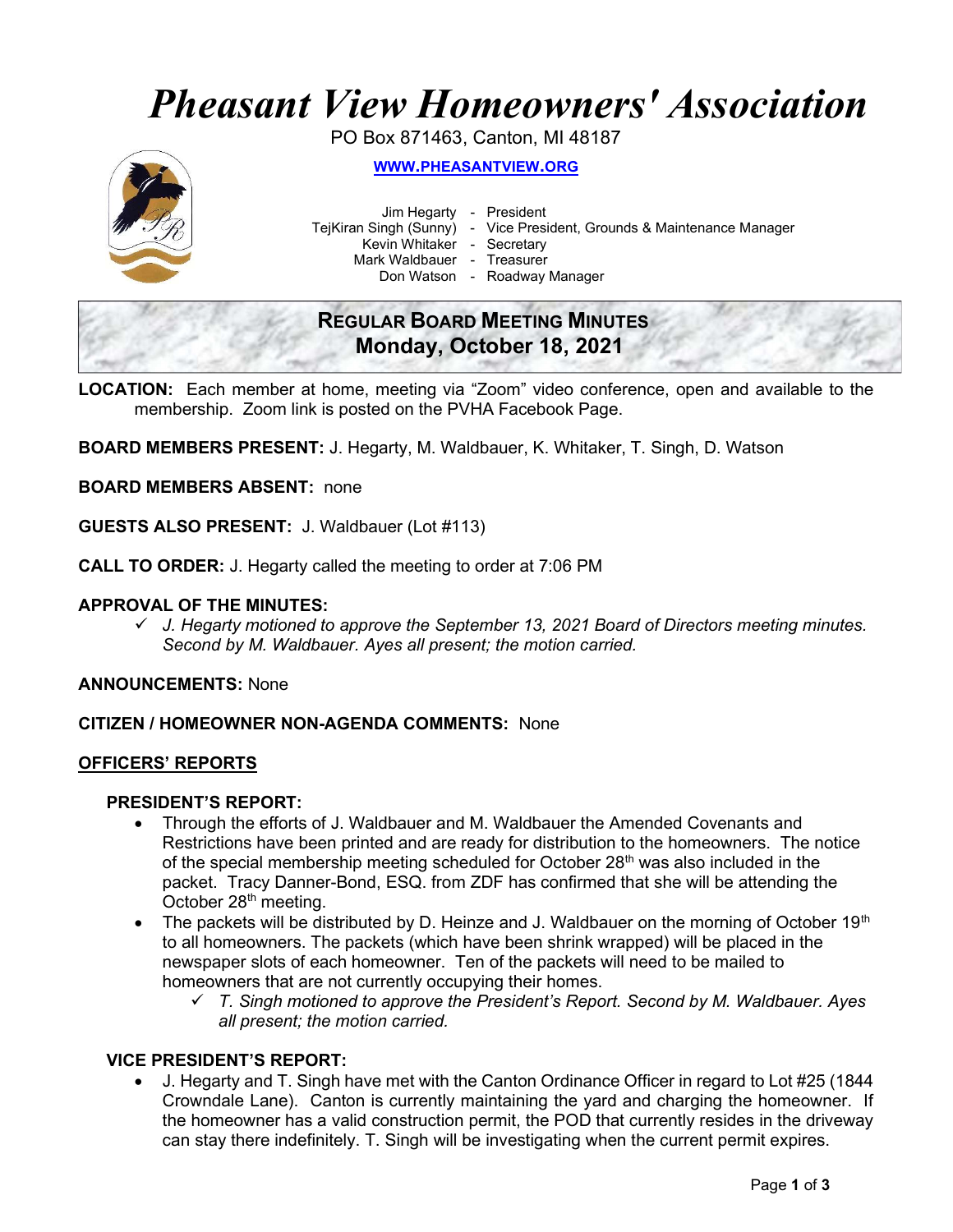- Lot #148 (1200 Crowndale Lane) has one missing and one dead tree. This property is currently for sale. The Board will communicate to the Title company that the homeowner is in violation of the Canton tree ordinance and that the new homeowner will be burdened with the cost of the replacements.
- Lot # 26 (46091 Windridge Lane) also has two trees missing along the curb. T. Singh and J. Hegarty will visit the homeowner to get an update on the status of the replacements.
	- $\checkmark$  J. Hegarty motioned to approve the Vice President's Report. Second by M. Waldbauer. Ayes all board members present; the motion carried.

## SECRETARY'S REPORT:

- K. Whitaker to schedule a Zoom call with the Welcoming Committee Advisory Board (T. Singh, J. Waldbauer, D. Heinze, and K. Whitaker) to discuss next steps. This will be accomplished in the coming weeks.
	- $\checkmark$  D. Watson motioned to approve the Secretary's Report. Second by M. Waldbauer. Ayes all board members present; the motion carried.

## TREASURER'S REPORT:

- The financial obligation we had with ZDF (\$8,000 fee was spread over 12 months) has now been fully satisfied.
- Manually distributing the Amended Covenants and Restrictions packets to the homeowners will result in a significant savings in comparison to the 2021 budget. The original assumption was that all packages would need to be mailed  $1<sup>st</sup>$  Class mail. Further review of the existing C&R's does not make that a requirement. Depending on the outcome of the October 28 special meeting, any alteration to the document may require reprinting and distribution a second time. ZDF can offer guidance to the Board moving forward.
- Lot # 156 (1424 Crowndale Lane) 2021 Annual Assessment remains unpaid. A lien has been applied and the home remains for sale. ADAC was approached to provide a payoff letter which identifies the amount required to satisfy the obligation and remove the lien.
	- $\checkmark$  J. Hegarty motioned to approve the Treasurer's Report. Second by D. Watson. Ayes all board members present; the motion carried.

## DIRECTOR and COMMITTEE REPORTS

## ROADWAY MANAGER'S REPORT:

- The water meters have been removed so the irrigation winterization can now take place. D. Watson to contact Oakley to have that work performed.
- Seasonal Property Management (incumbent snow removal company) has provided a quote holding the same rate charged for the 2020/2021 snow removal season.
- A PRRMA meeting was held on October 11<sup>th</sup>. Sidewalk repairs are still to take place this fall. No firm date has yet been set.
- D. Watson contacted Terry Lewiston and she declined to quote the tree trimming and weed spraying of the Beck berm trees. Oakley has quoted \$2,800 for the berm work. The 2021 Budget contains \$1,500 for berm maintenance. It was decided that the berm maintenance will be postponed until next spring. This work may be encompassed in the request for quote (RFQ) that will be issued to potential vendors for next year's landscaping business.
	- $\circ$  M. Waldbauer motioned to approve the selection of Seasonal Property Management, LLC as the vendor supplying snow removal services to Pheasant View for the 2021/2022 snow removal season. Second by J. Hegarty. Ayes all board members present; the motion carried.

## ARCHITECTURAL REVIEW COMMITTEE (ARC):

Nothing to report.